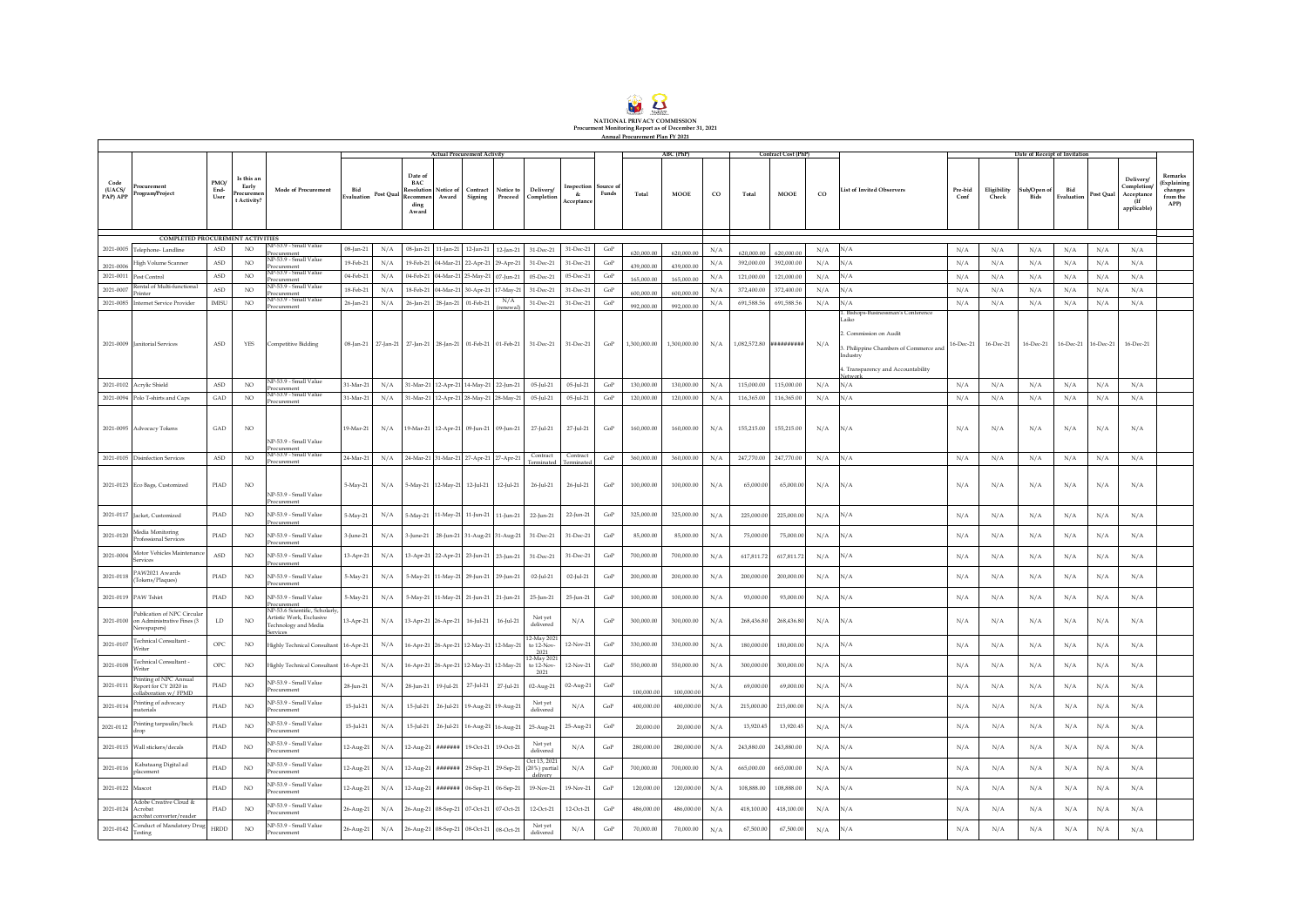| 2021-0113 | rinting of 2020<br>Compendium                                                                                                       | PIAD                 | NO <sub>1</sub> | NP-53.9 - Small Value<br>rocurement                                                               | 26-Aug-21  | $\rm N/A$ |                     |                     | 26-Aug-21 08-Sep-21 08-Oct-21 08-Oct-21                                                   | Not yet<br>delivered               | N/A             | GoP        | 300,000.00   | 300,000.00   | N/A       | 282,000.00                | 282,000.00   | N/A       | N/A                                                                                                                                                                                                                | N/A         | N/A       | $\rm N/A$ | N/A                 | $\rm N/A$ | $\rm N/A$ |  |
|-----------|-------------------------------------------------------------------------------------------------------------------------------------|----------------------|-----------------|---------------------------------------------------------------------------------------------------|------------|-----------|---------------------|---------------------|-------------------------------------------------------------------------------------------|------------------------------------|-----------------|------------|--------------|--------------|-----------|---------------------------|--------------|-----------|--------------------------------------------------------------------------------------------------------------------------------------------------------------------------------------------------------------------|-------------|-----------|-----------|---------------------|-----------|-----------|--|
|           | 2021-0126 NPC Website Revamp                                                                                                        | PIAD                 | NO <sub>1</sub> | NP-53.9 - Small Value<br>rocurement                                                               | 09-Sep-21  | N/A       |                     |                     | 09-Sep-21 21-Sep-21 05-Nov-21 05-Nov-21                                                   | Not yet<br>delivered               | N/A             | $\rm{GoP}$ | 800,000.0    | 800,000.00   | $\rm N/A$ | 688,888.00                | 688,888.0    | N/A       | N/A                                                                                                                                                                                                                | N/A         | N/A       | $\rm N/A$ | $\rm N/A$           | $\rm N/A$ | $\rm N/A$ |  |
|           | 2021-0008 Security Services                                                                                                         | <b>ASD</b>           | YES             | Competitive Bidding                                                                               | 09-Sep-21  | 16-Sep-21 |                     |                     | 16-Sep-21 21-Sep-21 30-Sep-21 01-Oct-21                                                   | 28-Feb-22                          | 31-Dec-21       | GoP        | 1.867.000.00 | 1.867.000.00 | $\rm N/A$ | 1.127.711.52 1.127.711.52 |              | N/A       | Philippine Chambers of Commerce and<br>ndustry<br>Commission on Audit (COA) BSP-Unit<br>3. Transparency and Accountability<br>Jetwork<br>L Coalition Against Corruption - Bishops<br>usinessmen's Conference Laiko | $21-Iul-21$ | 20-Aug-21 | 20-Aug-21 | 20-Aug-21 20-Aug-21 |           | $\rm N/A$ |  |
| 2021-0028 | enewal of Philippine<br>risprudence Online Acce<br>abscription                                                                      | LD                   | NO.             | Virect Contracting                                                                                | 16-Sep-21  | N/A       |                     |                     | 16-Sep-21 30-Sep-21 27-Oct-21 27-Oct-21                                                   | 17-Dec-21                          | 17-Dec-21       | $\rm{GoP}$ | 80,000.0     | 80,000.0     | $\rm N/A$ | 76,160.0                  | 76,160.0     | N/A       | N/A                                                                                                                                                                                                                | N/A         | N/A       | $\rm N/A$ | N/A                 | $\rm N/A$ | $\rm N/A$ |  |
| 2021-0092 | hilippine Laws and<br>urisprudence Online<br>abscription                                                                            | DD/PR                | $_{\rm NO}$     | Direct Contracting                                                                                | 07-Oct-21  | N/A       |                     | 07-Oct-21 13-Oct-21 | 08-Nov-21 08-Nov-21                                                                       | 12-Nov-21                          | 12-Nov-21       | GoF        | 170,000.00   | 170,000.00   | N/A       | 134,400.0                 | 134,400.0    | N/A       | $\sqrt{A}$                                                                                                                                                                                                         | N/A         | N/A       | N/A       | N/A                 | $\rm N/A$ | N/A       |  |
| 2021-001  | upply and Delivery of<br>Daily Newspaper                                                                                            | $\operatorname{ASD}$ | YES             | VP-53 9 - Small Value<br>hocurement                                                               | 28-Sep-21  | $\rm N/A$ |                     | 28-Sep-21 07-Oct-21 | 27-Oct-21<br>27-Oct-21                                                                    | 28-Feb-22                          | $31 - Dec - 21$ | GoF        | 60,000.00    | 60,000.00    | N/A       | 56,535.00                 | 56,535.0     | N/A       | $\sqrt{A}$                                                                                                                                                                                                         | N/A         | N/A       | $\rm N/A$ | $\rm N/A$           | $\rm N/A$ | $\rm N/A$ |  |
| 2021-0141 | Purchase of First-Aid Kit                                                                                                           | HRDD                 | NO.             | P-53.9 - Small Value<br>tocurement                                                                | 28-Sep-21  | $\rm N/A$ |                     |                     | 28-Sep-21 07-Oct-21 03-Nov-21 03-Nov-21                                                   | 23-Nov-21                          | 23-Nov-21       | GoF        | 25,000.00    | 25,000.00    | N/A       | 24,250.00                 | 24,250.0     | N/A       | $\sqrt{A}$                                                                                                                                                                                                         | N/A         | $\rm N/A$ | $\rm N/A$ | $\rm N/A$           | $\rm N/A$ | $\rm N/A$ |  |
| 2021-0158 | Preventive Maintenance fo<br>Non-Toyota Vehicles with<br>Replacement of Parts and                                                   | ASD                  | NO <sub>1</sub> | NP-53.9 - Small Value<br>rocurement                                                               | 07-Oct-21  | $\rm N/A$ |                     |                     | 07-Oct-21 13-Oct-21 04-Nov-21 04-Nov-21                                                   | 15-Nov-21                          | 15-Nov-21       | GoP        | 150,000.0    | 150,000.0    | $\rm N/A$ | 125,000.0                 | 125,000.00   | N/A       | N/A                                                                                                                                                                                                                | N/A         | N/A       | N/A       | $\rm N/A$           | $\rm N/A$ | $\rm N/A$ |  |
| 2021-0159 | Restoration and Repair of<br>Motor Vehicle Toyota<br>Avanza 2018 - A2j761                                                           | $\operatorname{ASD}$ | $_{\rm NO}$     | NP-53.9 - Small Value<br>tocurement                                                               | 07-Oct-21  | N/A       |                     |                     | 07-Oct-21 13-Oct-21 04-Nov-21 04-Nov-21                                                   | 15-Nov-21                          | 15-Nov-21       | $\rm{GoP}$ | 140,000.0    | 140,000.00   | N/A       | 126,000.0                 | 126,000.00   | N/A       | $\sqrt{A}$                                                                                                                                                                                                         | N/A         | N/A       | N/A       | N/A                 | N/A       | N/A       |  |
| 2021-0109 | Technical Consultant - Big<br>Data & Open Source<br>Intelligence                                                                    | OPC                  | $_{\rm NO}$     | NP-53.7 Highly Technical<br>onsultants                                                            | 12-Nov-21  | N/A       |                     |                     | 12-Nov-21 17-Nov-21 24-Nov-21 24-Nov-21                                                   | 24-Nov-2021<br>to 22 Mar<br>2022   | N/A             | GoP        | 720,000      | 720,000.0    | N/A       | 480,000.0                 | 480,000.00   | N/A       | $\sqrt{A}$                                                                                                                                                                                                         | N/A         | N/A       | N/A       | N/A                 | $\rm N/A$ | N/A       |  |
| 2021-0002 | ommon-use supplies and<br>quipment                                                                                                  | ASD                  | NO <sub>1</sub> | hopping                                                                                           | 04-Nov-21  | N/A       |                     |                     | 04-Nov-21 16-Nov-21 06-Dec-21 06-Dec-21                                                   | 20-Dec-21                          | 20-Dec-21       | GoP        | 733,400.0    | 733,400.00   | N/A       | 690.250.00                | 690.250.00   | N/A       | N/A                                                                                                                                                                                                                | N/A         | N/A       | N/A       | N/A                 | N/A       | N/A       |  |
| 2021-0140 | Provision of Go-Bag or<br>Emergency/Disaster Kit                                                                                    | HRDD                 | NO <sub>1</sub> | P-53.9 - Small Value<br>rocurement                                                                | 29-Oct-21  | N/A       |                     |                     | 29-Oct-21 16-Nov-21 13-Dec-21 13-Dec-21                                                   | not yet<br>delivered               | N/A             | GoP        | 450,000.0    | 450,000.00   | $\rm N/A$ | 440,888.00                | 440,888.00   | N/A       | $\sqrt{A}$                                                                                                                                                                                                         | N/A         | N/A       | N/A       | N/A                 | $\rm N/A$ | $\rm N/A$ |  |
| 2021-0152 | raining on Vulnerability<br>ssessment and Penetration<br>Testing (VAPT)                                                             | <b>HRDD</b>          | NO <sub>1</sub> | P-53.9 - Small Value<br>rocurement                                                                | 04-Nov-2   | N/A       |                     |                     | 04-Nov-21 16-Nov-21 15-Dec-21 15-Dec-21                                                   | Dec 15-31<br>2021 (50%)<br>partial | N/A             | $\rm{GoP}$ | 300,000.0    | 300,000.0    | $\rm N/A$ | 201.600.00                | 201,600.00   | $\rm N/A$ | $\sqrt{A}$                                                                                                                                                                                                         | N/A         | N/A       | N/A       | $\rm N/A$           | N/A       | $\rm N/A$ |  |
| 2021-0160 | Toner and Drum Cartridge<br>for Fuji Xerox 3065                                                                                     | ASD                  | NO <sub>1</sub> | irect Contracting                                                                                 | 29-Oct-21  | N/A       |                     |                     | 29-Oct-21   16-Nov-21   13-Dec-21   13-Dec-21                                             | Not yet<br>delivered               | $\rm N/A$       | $\rm{GoP}$ | 38,900.00    | 38,900.00    | N/A       | 38,750.0                  | 38,750.00    | $\rm N/A$ | V/А                                                                                                                                                                                                                | N/A         | N/A       | $\rm N/A$ | N/A                 | $\rm N/A$ | $\rm N/A$ |  |
| 2021-0013 | Tokens                                                                                                                              | FPMD                 | $_{\rm NO}$     | IP-53.9 - Small Value<br>rocurement                                                               | 04-Nov-21  | N/A       |                     |                     | 04-Nov-21 16-Nov-21 29-Nov-21 29-Nov-21                                                   | Not yet<br>delivered               | N/A             | $\rm{GoP}$ | 170,000.00   | 170,000.00   | N/A       | 117,420.0                 | 117,420.0    | N/A       | $\sqrt{A}$                                                                                                                                                                                                         | N/A         | N/A       | N/A       | N/A                 | $\rm N/A$ | N/A       |  |
| 2021-0106 | egal Consultant<br>Procurement                                                                                                      | OPC                  | NO.             | <b>Eighly Technical Consultar</b>                                                                 | 12-Nov-21  | $\rm N/A$ |                     |                     | 12-Nov-21 17-Nov-21 24-Nov-21 24-Nov-21                                                   | 24-Nov-202<br>to 22 Mar<br>2022    | N/A             | GoF        | 648,000.0    | 648,000.00   | N/A       | 432,000.0                 | 432,000.0    | N/A       | $\sqrt{A}$                                                                                                                                                                                                         | N/A         | N/A       | $\rm N/A$ | N/A                 | $\rm N/A$ | N/A       |  |
| 2021-010  | echnical Consultant<br>Writer                                                                                                       | OPC                  | NO <sub>1</sub> | <b>Fighly Technical Consultar</b>                                                                 | 12-Nov-2   | $\rm N/A$ |                     |                     | 12-Nov-21 17-Nov-21 24-Nov-21 24-Nov-21                                                   | 24-Nov-202<br>to 22 Mar<br>2022    | N/A             | GoF        | 150,000.0    | 150,000.00   | N/A       | 120,000.0                 | 120,000.0    | N/A       | $\sqrt{A}$                                                                                                                                                                                                         | N/A         | N/A       | $\rm N/A$ | $\rm N/A$           | $\rm N/A$ | $\rm N/A$ |  |
| 2021-0108 | echnical Consultant<br>Writer                                                                                                       | OPC                  | NO <sub>1</sub> | Highly Technical Consultar                                                                        | 12-Nov-21  | N/A       |                     |                     | 12-Nov-21 17-Nov-21 24-Nov-21 24-Nov-21                                                   | 24-Nov-202<br>to 22 Mar<br>2022    | N/A             | GoP        | 250,000.0    | 250,000.00   | N/A       | 200,000.0                 | 200,000.0    | N/A       | $\sqrt{A}$                                                                                                                                                                                                         | N/A         | N/A       | N/A       | N/A                 | N/A       | N/A       |  |
| 2021-0161 | Publication of the 2022 NPC<br><b>Registration Requirements</b><br>and Procedures                                                   | OPC                  | NO.             | P-53.6 Scientific, Scholarl<br><b>artistic Work</b> , Exclusive<br>echnology and Media<br>ervices | 29-Oct-21  | $\rm N/A$ | 29-Oct-21 09-Nov-   |                     | 23-Nov-21 23-Nov-21<br>22-Nov-21 22-Nov-21<br>22-Nov-21<br>22-Nov-21                      | Not yet<br>delivered               | N/A             | GoP        | 320,000.0    | 320,000.00   | N/A       | 308,436.8                 | 308,436.8    | N/A       | $\sqrt{A}$                                                                                                                                                                                                         | N/A         | N/A       | $\rm N/A$ | $\rm N/A$           | $\rm N/A$ | $\rm N/A$ |  |
| 2021-0162 | Publication of the NPC List<br>of Accredited Training<br>Providers batch 1                                                          | OPC                  | NO <sub>1</sub> | urtistic Work, Exclusive<br>echnology and Media                                                   | 29-Oct-21  | $\rm N/A$ | 29-Oct-21 09-Nov-2  |                     | 25-Nov-21<br>25-Nov-21<br>$1-Dec-21$<br>$1-Dec-21$<br>25-Nov-21<br>25-Nov-21              | 20-Dec-21                          | 20-Dec-21       | GoP        | 320,000.00   | 320,000.00   | N/A       | 308,436.80                | 308,436.80   | N/A       | $\sqrt{A}$                                                                                                                                                                                                         | N/A         | N/A       | N/A       | N/A                 | $\rm N/A$ | N/A       |  |
| 2021-0163 | Publication of NPC<br><b>'hilippine Privacy Trust</b><br>Mark DPPMS (Data Privacy<br>nd Protection Managemer                        | OPC                  | NO <sub>1</sub> | IP-53.6 Scientific, Scholarl<br>ertistic Work, Exclusive<br>echnology and Media<br>ervices        | 29-Oct-21  | $\rm N/A$ | 29-Oct-21 09-Nov-   |                     | 23-Nov-21<br>23-Nov-21<br>22-Nov-21 22-Nov-21<br>22-Nov-21 22-Nov-2                       | Not yet<br>delivered               | N/A             | GoP        | 320,000.00   | 320,000.00   | N/A       | 308,436.8                 | 308,436.8    | N/A       | $\sqrt{A}$                                                                                                                                                                                                         | N/A         | N/A       | $\rm N/A$ | N/A                 | $\rm N/A$ | N/A       |  |
| 2021-0165 | stem) Requirement<br>Publication of<br>Announcement of<br>cceptance of application for<br><b>Accountability Agent</b>               | OPC                  | NO <sub>1</sub> | JP-53.6 Scientific, Scholarl<br>ertistic Work, Exclusive<br>echnology and Media<br>rvices         | 29-Oct-21  | N/A       | 29-Oct-21 09-Nov-21 |                     | 23-Nov-21<br>23-Nov-21<br>22-Nov-21 22-Nov-21<br>22-Nov-21 22-Nov-21                      | 29-Nov-21                          | 29-Nov-21       | GoP        | 320,000.00   | 320,000.00   | N/A       | 308,436.80                | 308,436.80   | N/A       | $\sqrt{A}$                                                                                                                                                                                                         | N/A         | N/A       | N/A       | N/A                 | $\rm N/A$ | N/A       |  |
| 2021-0166 | ublication of Circular on<br>the NPC Regulatory<br>Sandbox                                                                          | OPC                  | NO <sub>1</sub> | JP-53 6 Scientific, Scholar<br><b>Artistic Work, Exclusive</b><br>echnology and Media<br>rvices   | 29-Oct-21  | $\rm N/A$ |                     | 29-Oct-21 09-Nov-21 | 23-Nov-21<br>23-Nov-21<br>22-Nov-21 22-Nov-21<br>23-Nov-21 23-Nov-21                      | Not yet<br>delivered               | $\rm N/A$       | $\rm{GoP}$ | 320,000.0    | 320,000.0    | $\rm N/A$ | 308,436.80                | 308,436.8    | N/A       | N/A                                                                                                                                                                                                                | N/A         | N/A       | N/A       | N/A                 | $\rm N/A$ | $\rm N/A$ |  |
| 2021-0101 | Publication of NPC Circula<br>n Administrative Fees,<br>Bonds and Charges (3<br><b>Vewspapers</b> )                                 | LD                   | NO.             | JP-53.6 Scientific, Scholar<br>ertistic Work, Exclusive<br>echnology and Media<br>ervices         | $02-Nov-2$ | N/A       | 02-Nov-21 09-Nov-2  |                     | 25-Nov-21 25-Nov-21<br>$1$ -Dec-21<br>$1-Dec-21$<br>25-Nov-21<br>25-Nov-21                | Not yet<br>delivered               | N/A             | GoP        | 300,000.00   | 300,000.00   | N/A       | 154,369.6                 | 154,369.60   | N/A       | $\sqrt{A}$                                                                                                                                                                                                         | N/A         | N/A       | N/A       | N/A                 | N/A       | N/A       |  |
| 2021-0121 | lustomized facemask with<br>hain/lanvard                                                                                            | PIAD                 | NO <sub>1</sub> | NP-53.9 - Small Value<br>Procurement                                                              | 12-Nov-21  | N/A       |                     |                     | $_{\rm 12\text{-}Nov\text{-}21}$ $\left  \text{22-Npv-21} \right $ 14-Dec-21<br>14-Dec-21 | Not yet<br>delivered               | N/A             | $\rm{GoP}$ | 325,000.0    | 325,000.00   | N/A       | 237,500.00                | 237,500.00   | N/A       | $\sqrt{A}$                                                                                                                                                                                                         | N/A         | N/A       | N/A       | N/A                 | N/A       | N/A       |  |
| 2021-0170 | egal and Enforcement<br>Office Publication                                                                                          | $_{\rm EnD}$         | NO <sub>1</sub> | IP-53.6 Scientific, Schola<br>ertistic Work, Exclusive<br>echnology and Media<br>ervices          | 12-Nov-21  | $\rm N/A$ |                     |                     | 12-Nov-21 22-Nov-21 13-Dec-21 13-Dec-21                                                   | N/A                                | N/A             | GoP        | 170,000.00   | 170,000.00   | N/A       | 163,296.00                | 163,296.00   | N/A       | $\sqrt{A}$                                                                                                                                                                                                         | N/A         | N/A       | N/A       | N/A                 | $\rm N/A$ | $\rm N/A$ |  |
| 2021-0171 | supplies and other expenses<br>(tokens)                                                                                             | $_{\rm EnD}$         | NO <sub>1</sub> | NP-53.9 - Small Value<br>rocurement                                                               | 23-Nov-21  | N/A       |                     |                     | 23-Nov-21 10-Dec-21 20-Dec-21 20-Dec-21                                                   | For<br>cancellation                | N/A             | $\rm{GoP}$ | 30,000.00    | 30,000.00    | N/A       | 29,925.00                 | 29,925.00    | N/A       | $\sqrt{A}$                                                                                                                                                                                                         | N/A         | N/A       | $\rm N/A$ | $\rm N/A$           | $\rm N/A$ | $\rm N/A$ |  |
| 2021-0164 | onsultant - Highl<br>Fechnical Research on the<br>Development of the Data<br><b>lovernance</b> Framework fo<br>he Government of the | OPC                  | NO.             | NP-53.5 Agency-to-Agency                                                                          | 29-Oct-21  | N/A       |                     |                     | 29-Oct-21 06-Dec-21 31-Dec-21 31-Dec-21                                                   | N/A                                | N/A             | GoP        | 2,000,000.0  | 2,000,000.00 | N/A       | 2,000,000.00              | 2,000,000.00 | N/A       | N/A                                                                                                                                                                                                                | N/A         | N/A       | N/A       | N/A                 | N/A       | N/A       |  |
| 2021-0146 | Annual Employees<br>Appreciation Day: Plaques                                                                                       | HRDD                 | NO <sub>1</sub> | NP-53.9 - Small Value<br>rocurement                                                               | 02-Dec-21  | N/A       |                     |                     | 02-Dec-21 11-Dec-21 14-Dec-21<br>14-Dec-21                                                | Not yet<br>delivered               | N/A             | $\rm{GoP}$ | 100,000.0    | 100,000.00   | N/A       | 56,000.00                 | 56,000.0     | N/A       | $\sqrt{A}$                                                                                                                                                                                                         | N/A         | N/A       | N/A       | N/A                 | N/A       | N/A       |  |
| 2021-0098 | VAW Polo-Shirt, Caps and<br><b>Jackets</b>                                                                                          | GAD                  | NO <sub>1</sub> | NP-53.9 - Small Value<br><b>rocurement</b>                                                        | 02-Dec-21  | N/A       |                     |                     | 02-Dec-21 02-Dec-21 16-Dec-21 16-Dec-21                                                   | Not yet<br>delivered               | N/A             | GoP        | 240,000.00   | 240,000.00   | N/A       | 230,000.00                | 230,000.00   | N/A       | $\sqrt{A}$                                                                                                                                                                                                         | N/A         | N/A       | N/A       | N/A                 | N/A       | N/A       |  |